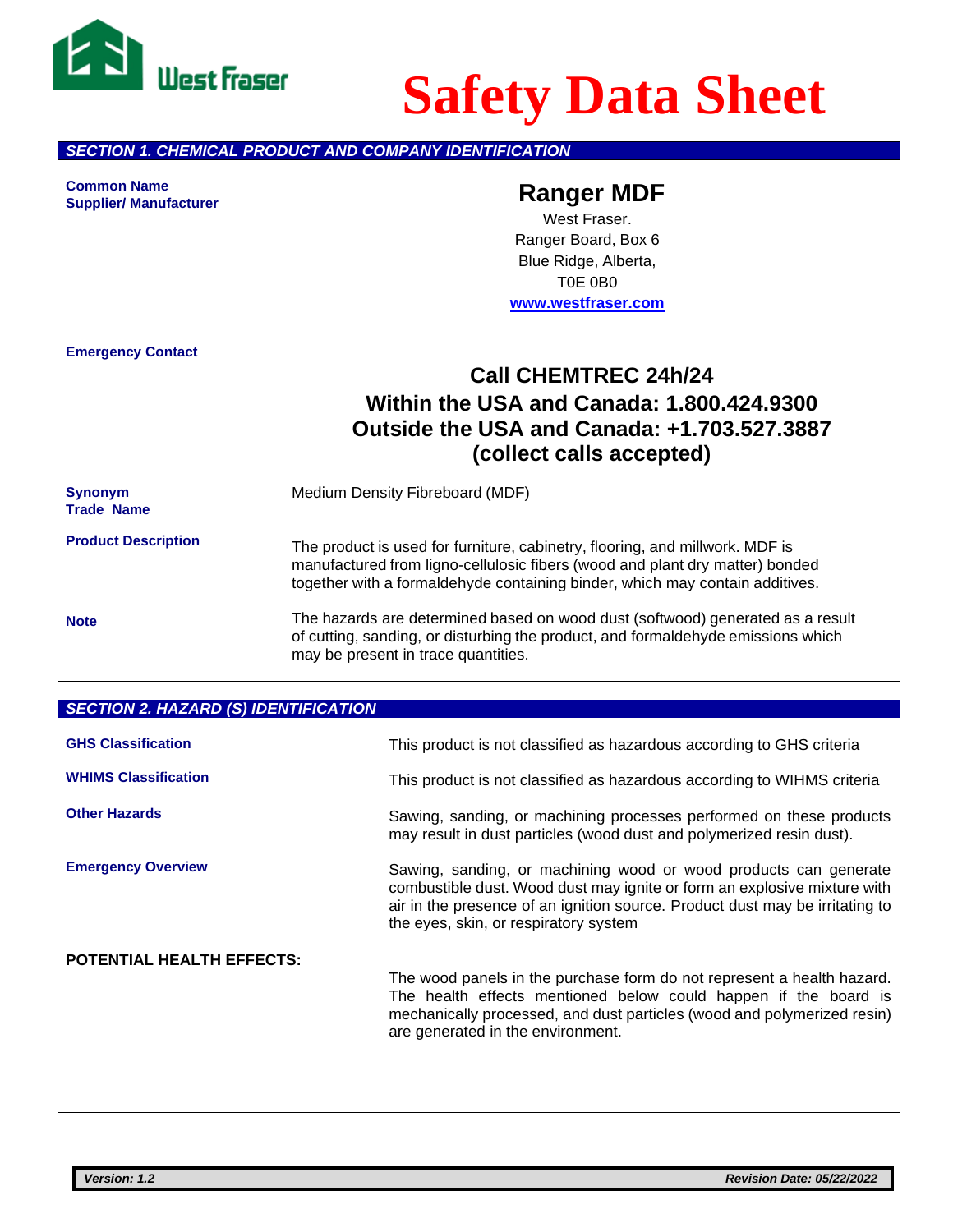# *West Fraser Ranger MDF Board Page 2 of 14*

| <b>CLASSIFICATION:</b>                                                            |                                                                              |  |
|-----------------------------------------------------------------------------------|------------------------------------------------------------------------------|--|
| <b>Combustible Dust</b>                                                           | <b>Category 1</b>                                                            |  |
| <b>Acute Toxicity (Inhalation)</b>                                                | <b>Category 4</b>                                                            |  |
| <b>Skin Irritation</b>                                                            | <b>Category 2</b>                                                            |  |
| <b>Eye Irritation</b>                                                             | <b>Category 2A</b>                                                           |  |
| <b>Carcinogenicity</b><br><b>Specific Target Organ Toxicity (Single Exposure)</b> | <b>Category 1</b>                                                            |  |
| <b>Specific Target Organ Toxicity (Repeated Exposure)</b>                         | <b>Category 4</b><br><b>Category 1</b>                                       |  |
| <b>LABEL ELEMENTS:</b>                                                            |                                                                              |  |
|                                                                                   |                                                                              |  |
| <b>SIGNAL WORDS</b>                                                               | <b>DANGER</b>                                                                |  |
| <b>HAZARD STATEMENT(S)</b><br>H315                                                | Causes skin irritation.                                                      |  |
| H319                                                                              | Causes serious eye irritation.                                               |  |
| H <sub>350</sub>                                                                  | May cause cancer if inhaled.                                                 |  |
| H332                                                                              | Harmful if inhaled.                                                          |  |
| H335                                                                              | May cause respiratory irritation.                                            |  |
| H372                                                                              | Causes damage to organs (respiratory system, lungs) through                  |  |
|                                                                                   | prolonged or repeated exposure if inhaled.                                   |  |
| <b>PRECAUTIONARY STATEMENT(S)</b>                                                 |                                                                              |  |
| <b>Prevention:</b>                                                                |                                                                              |  |
| P <sub>260</sub>                                                                  | Do not breathe dust.                                                         |  |
| P271                                                                              | Use only outdoors or in a well-ventilated area.                              |  |
|                                                                                   | P284<br>In case of inadequate ventilation wear respiratory protection (NIOSH |  |
| approved air-purifying respirator with N100, R100, or P100 filter).               |                                                                              |  |
| P264<br>Wash hands and skin thoroughly after handling.                            |                                                                              |  |
| <b>P280</b>                                                                       | Wear protective gloves/protective clothing/eye protection/face protection.   |  |
| P201<br>Obtain special instructions before use.                                   |                                                                              |  |
| <b>P202</b>                                                                       | Do not handle until all safety precautions have been read and                |  |
|                                                                                   | understood.                                                                  |  |
| <b>Response:</b>                                                                  |                                                                              |  |
| P312                                                                              | Call a POISON CENTRE or doctor if you feel unwell.                           |  |
| P304 + P340                                                                       | IF INHALED: Remove person to fresh air and keep comfortable for              |  |
|                                                                                   | breathing.                                                                   |  |
| P321                                                                              | Specific treatment (see supplemental first aid instruction on this label).   |  |
|                                                                                   | P302 + P352 IF ON SKIN: Wash with plenty of water                            |  |
| P332+P313                                                                         | If skin irritation occurs: Get medical advice/attention.                     |  |
| P362+P364                                                                         | Take off contaminated clothing and wash it before reuse.                     |  |
| P305+P351+P338                                                                    | IF IN EYES: Rinse cautiously with water for several minutes. Remove          |  |
|                                                                                   | contact lenses, if present and easy to do. Continue rinsing.                 |  |
| $P337 + P313$                                                                     | If eye irritation persists: Get medical advice/attention.                    |  |
| <b>Storage:</b><br>P403                                                           |                                                                              |  |
| <b>Disposal:</b>                                                                  | Store in a well-ventilated place.                                            |  |
| P501                                                                              | Dispose of contents and container in accordance with local, regional,        |  |
|                                                                                   | national, and international.                                                 |  |
| <b>OTHER HAZARDS</b>                                                              |                                                                              |  |
|                                                                                   | May form combustible dust concentrations in the air.                         |  |
|                                                                                   |                                                                              |  |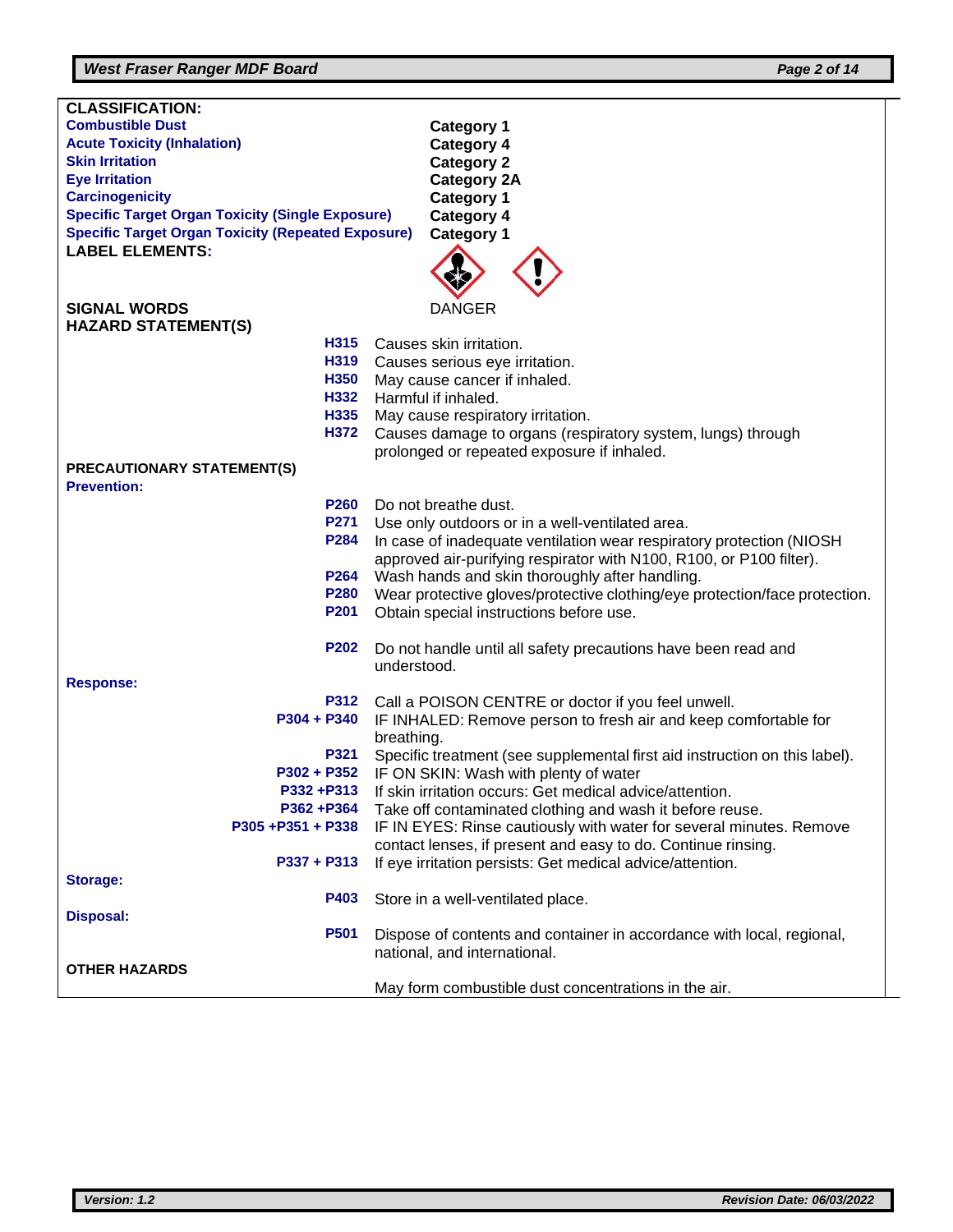#### *West Fraser Ranger MDF Board Page 3 of 14*

| <b>SECTION 3. COMPOSITION/INFORMATION ON INGREDIENTS</b>                                  |                |              |                                           |  |
|-------------------------------------------------------------------------------------------|----------------|--------------|-------------------------------------------|--|
| <b>Ingredients</b>                                                                        | CAS#           | <b>Wt. %</b> | <b>Other Identifiers</b>                  |  |
| Variety of softwood<br>- But not Western Red Cedar                                        | Not applicable | 90-93        | Wood dust<br>(ligno-cellulosic materials) |  |
| Cured Urea-Formaldehyde Polymer<br>(less than $0.01\%$ of free Formaldehyde) <sup>1</sup> | 9011-05-6      | $6 - 12$     | Polymerized urea-formaldehyde resin       |  |

#### **Notes**

Concentrations ranges of ingredients are presented according to WHMIS. The percentage of wood / ligno-cellulosic fibers (softwood species) is approximately 90% to 93%. The other compound present in MDF is urea polymer with formaldehyde (6% to 12% by weight) which is used to bond layers or strips of MDF together. Trace levels of formaldehyde may be emitted over time from decomposition or degradation of the bonding agent (urea polymer with formaldehyde). Formaldehyde concentrations are anticipated to be minimal (i.e., less than 0.1%). Ranger MDF is CARB compliant for NAF (complies with CCR 93120). It is expected that formaldehyde emissions decrease over time as MDF panels age.

The hazards presented for MDF products pertain to wood dust from softwood, allergenic and non-allergenic species. No CAS Number is available.

Concentrations are expressed in % weight/weight.

N.Av. = Not Available

#### *SECTION 4. FIRST AID MEASURE*

| <b>Eve Contact</b><br><b>Skin Contact</b>                          | Wood dust may cause mechanical irritation.<br>In case of contact, immediately flush eyes with plenty of water for at least 15<br>minutes, holding lids apart to ensure flushing of each entire eye. Remove<br>contact lenses, if present and easy to do. If eye irritation persists, get medical<br>advice or attention.<br>Various species of wood dust may cause allergic contact dermatitis in |
|--------------------------------------------------------------------|---------------------------------------------------------------------------------------------------------------------------------------------------------------------------------------------------------------------------------------------------------------------------------------------------------------------------------------------------------------------------------------------------|
|                                                                    | sensitized individuals.<br>In case of contact, flush skin with plenty of water for at least 15 minutes.<br>Remove contaminated clothing and footwear. Wash clothing before reuse<br>Get medical attention if rash or persistent irritation or dermatitis occurs.                                                                                                                                  |
| <b>Inhalation</b>                                                  | Depending on the species, wood dust may cause respiratory sensitization<br>and/or irritation.<br>If inhaled, remove to fresh air. Get medical advice if persistent irritation,<br>severe coughing, or breathing difficulty occurs.                                                                                                                                                                |
| <b>Ingestion</b>                                                   | Not likely to occur.                                                                                                                                                                                                                                                                                                                                                                              |
| <b>First Aid Comments</b>                                          | Provide general supportive measures (comfort, warmth, rest). If exposed or<br>concerned, get medical advice/attention.                                                                                                                                                                                                                                                                            |
| <b>Notes to Physician</b>                                          | Respiratory ailments or pre-existing skin conditions may be aggravated by<br>exposure to wood dust.                                                                                                                                                                                                                                                                                               |
| <b>Most Important Symptoms and Effects, Acute</b><br>and Delayed   | The information pertains to wood dust. Can irritate the nose and throat. Can<br>cause lung injury. Symptoms may include coughing, shortness of breath,<br>difficulty breathing, and tightness in the chest. May cause asthma or an<br>asthma-like reaction in some people. Repeated or prolonged exposure can<br>irritate the skin. May cause an allergic skin reaction in some people.           |
| <b>Immediate Medical Attention and Special</b><br><b>Treatment</b> |                                                                                                                                                                                                                                                                                                                                                                                                   |
| <b>Target Organs</b>                                               | Eyes, skin, and respiratory system.                                                                                                                                                                                                                                                                                                                                                               |
| <b>Special Instruction</b>                                         | Not available based on the literature reviewed.                                                                                                                                                                                                                                                                                                                                                   |
| <b>Medical Conditions Aggravated by Exposure</b>                   | No information on the pure product is available based on the literature<br>reviewed. Information based on the ingredients indicates pre-existing skin<br>and respiratory conditions.                                                                                                                                                                                                              |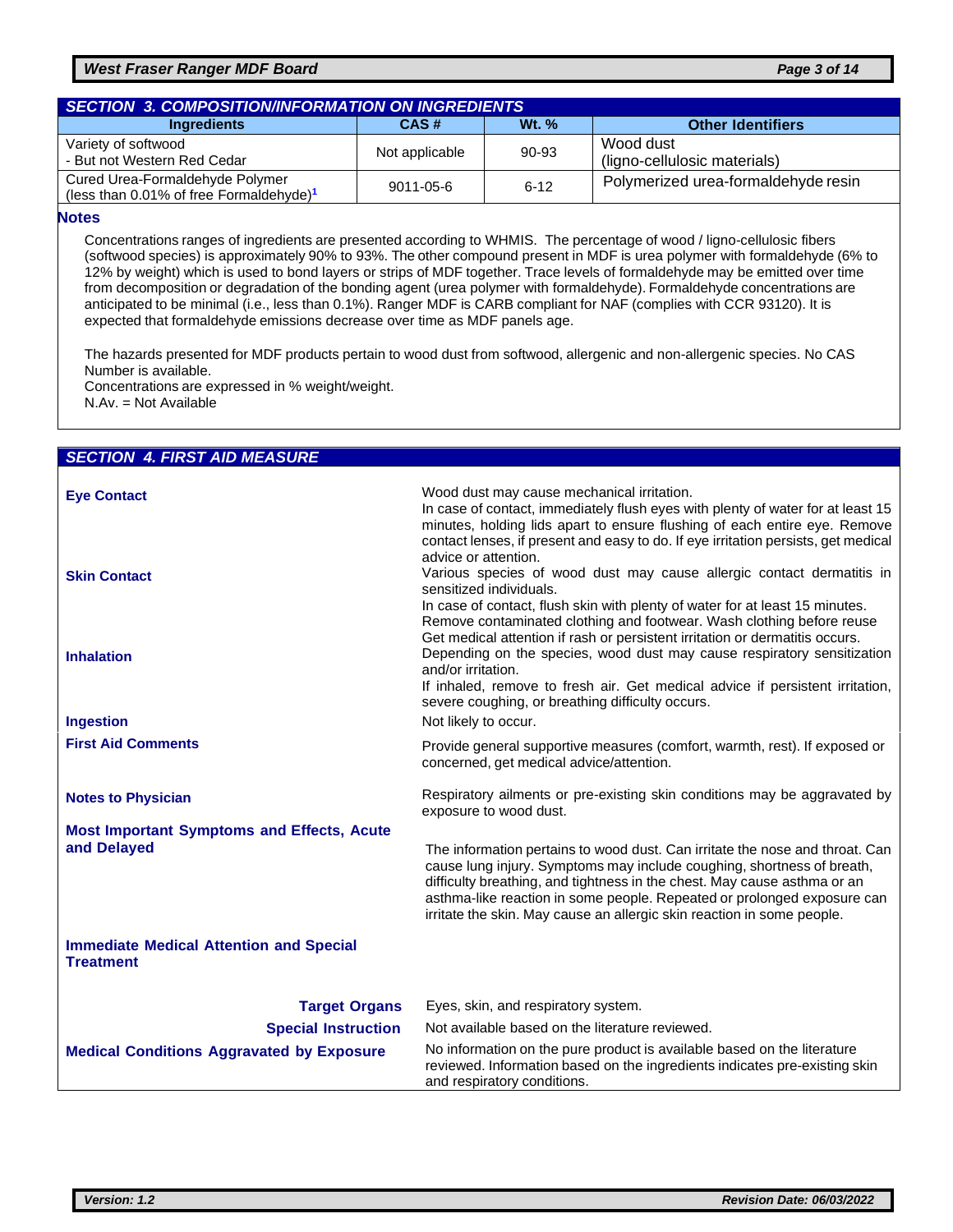| <b>SECTION 5. FIRE FIGHTING MEASURES</b>                       |                                                                                                                                                                                                                                                                                                                                                       |
|----------------------------------------------------------------|-------------------------------------------------------------------------------------------------------------------------------------------------------------------------------------------------------------------------------------------------------------------------------------------------------------------------------------------------------|
| <b>Flammability of the Product</b>                             | These wood-based panels are flammable but difficult to ignite.                                                                                                                                                                                                                                                                                        |
| <b>Auto-ignition Temperature</b>                               | 204 to 260 °C                                                                                                                                                                                                                                                                                                                                         |
| <b>Flash Point</b>                                             | Not available.                                                                                                                                                                                                                                                                                                                                        |
| <b>Flammable Limits</b>                                        | Higher: undetermined (varies with composition particle size,<br>moisture level, rate of heating, and dust concentration).<br>Lower: 40 grams/m <sup>3</sup> (LEL) wood dust.                                                                                                                                                                          |
| <b>Extinguishing Media</b>                                     | Use water spray, dry chemical, or carbon dioxide when fighting<br>fires involving this material. Dry sand or earth can be used for a<br>small fire.                                                                                                                                                                                                   |
| <b>Hazardous Combustion Products</b>                           | Burning of wood panels produces irritating and toxic emissions,<br>including carbon dioxide, carbon monoxide, noxious fumes,<br>aldehydes, organic acids, and polynuclear aromatic compounds.                                                                                                                                                         |
| <b>Special Fire-Fighting Equipment/Procedure</b>               | Evacuate area. Fight fire from a safe distance or a protected<br>location. Approach fire from upwind to avoid hazardous vapors or<br>gases.<br>Dust explosion hazard. Use water spray or fog to prevent dust<br>formation and minimize the risk of explosion. If entry into the area<br>is required wear positive pressure SCBA and full Bunker Gear. |
| Fire Hazards in the presence of Various Substances             | There is a risk of fire/explosion when high concentrations of fine<br>dust particles come in contact with a source of ignition such as<br>heat or flame.                                                                                                                                                                                              |
| <b>Explosion Hazards in the presence of Various Substances</b> | A dust explosion is strongly possible if dust concentrations rise to<br>critical values (above 40 grams/ $m3$ ) and a source of ignition is<br>present (flame, heat, static discharge, etc.). May explode when in<br>contact with strong acids and oxidants.                                                                                          |
| <b>Sensitivity/mechanical impact</b>                           | These products are not sensitive to mechanical impact.                                                                                                                                                                                                                                                                                                |
| <b>Sensitivity/static discharge</b>                            | These products are not sensitive to static discharge. However, fine<br>dust clouds may be sensitive to static discharge and lead to<br>explosive dust hazards.                                                                                                                                                                                        |

# *SECTION 6. ACCIDENTAL RELEASE MEASURES*

| <b>Personal Precautions</b><br><b>Environmental Precautions</b><br><b>Spill and Leak</b> | See protective measures in section 8.<br>Although none is specifically required for wood dust: it is good<br>practice to prevent releases into the environment. If a large<br>quantity of dust is inside a building, prevent it from entering<br>drains, ventilation systems, and confined areas.<br>Not likely to occur as a wood panel. Wood dust spill, sweep with<br>wet technique or vacuum, and avoid creating airborne dust<br>conditions. Dried wood dust can be a source of combustible and<br>explosion hazards. Remove ignition source and provide adequate<br>ventilation where dust conditions may occur. Place recovered<br>wood dust in a container for proper disposal. |
|------------------------------------------------------------------------------------------|-----------------------------------------------------------------------------------------------------------------------------------------------------------------------------------------------------------------------------------------------------------------------------------------------------------------------------------------------------------------------------------------------------------------------------------------------------------------------------------------------------------------------------------------------------------------------------------------------------------------------------------------------------------------------------------------|
| <b>Methods and Materials for Containment and Cleaning</b><br>Up                          | Based on wood dust: Review Section 7 (Handling) of this safety<br>data sheet before proceeding with clean-up. Apply water to the<br>dust before cleaning up. Avoid dry sweeping or using pneumatic<br>powered air hoses to blow away dust. A HEPA vacuum (explosion<br>proof) may be used. Place dust into suitable, covered, labeled<br>containers for disposal.                                                                                                                                                                                                                                                                                                                       |
| <b>Other Information</b>                                                                 | Report large dust releases into the environment to local health,<br>safety, and environmental authorities, as required. Dispose of<br>dust in accordance with municipal, province/state, and federal<br>requirements.                                                                                                                                                                                                                                                                                                                                                                                                                                                                   |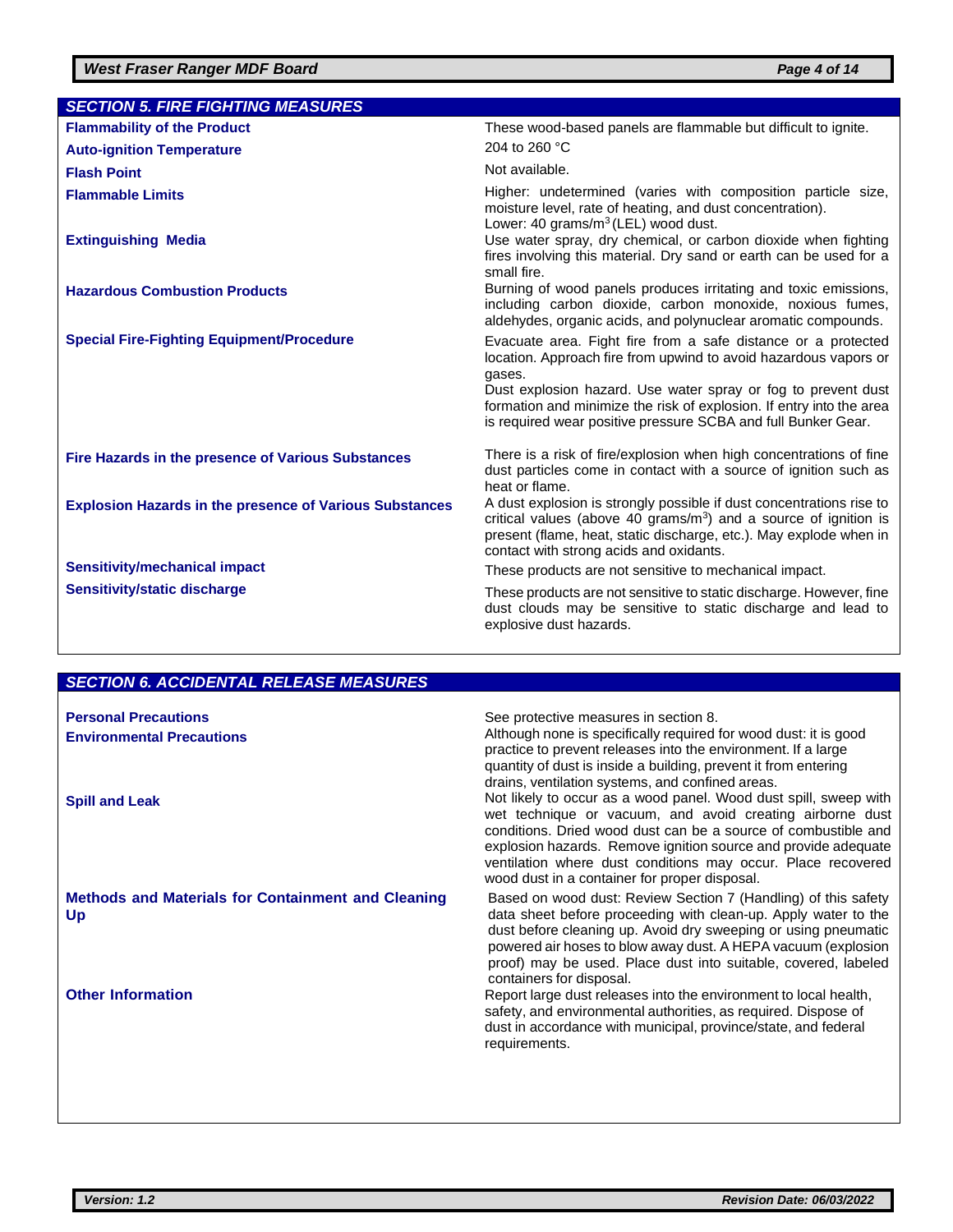| <b>SECTION 7. HANDLING AND STORAGE</b> |                                                                                                                                                                                                                                                                                                                                                                                                |
|----------------------------------------|------------------------------------------------------------------------------------------------------------------------------------------------------------------------------------------------------------------------------------------------------------------------------------------------------------------------------------------------------------------------------------------------|
| <b>Safe Handling Procedures</b>        | Avoid any source of heat or ignition and avoid creating "clouds" of<br>dust during mechanical processes (sawing, sanding, drilling) on<br>the wood panels. Wood dust can be a source of fire and explosion<br>hazards. Use in a well-ventilated area. Wash thoroughly after<br>handling. Wash clothing before reuse.<br>AVOID DUST CONTACT WITH EYES AND SKIN. AVOID<br><b>BREATHING DUST.</b> |
| <b>Storage Requirement</b>             | Store away from incompatibles. Keep in a cool, dry, and well-<br>ventilated area. Keep away from any ignition source. Comply with<br>all applicable health and safety regulations, and fire and<br>building codes.                                                                                                                                                                             |
| <b>Incompatibility</b>                 | Avoid contact with oxidizing agents and drying oils. Avoid open<br>flame.                                                                                                                                                                                                                                                                                                                      |

#### *SECTION 8. EXPOSURE CONTROLS AND PERSONAL PROTECTION*

| Ingredients                                                                | <b>USA</b><br><b>ACGIH</b><br>(2022)                                | <b>USA</b><br><b>OSHA</b><br>29CFR1910.1000                                                                                                                                       | <b>ALBERTA</b><br><b>OSHA</b><br>(Part 4 – 2022)                   |
|----------------------------------------------------------------------------|---------------------------------------------------------------------|-----------------------------------------------------------------------------------------------------------------------------------------------------------------------------------|--------------------------------------------------------------------|
| Varied species of softwood<br>- But not Western Red Cedar                  | <b>TLV-TWA</b><br>(Inhalable Dust)<br>1 mg/m $3$<br>(A4)            | PEL-TWA <sup>1</sup><br>(Total Dust as PNOR)<br>15 mg/m $3$<br>PEL-TWA <sup>1</sup><br>(Total Dust)<br>$5 \text{ mg/m}^3$<br>STEL-TWA <sup>1</sup><br>(Total Dust)<br>10 mg/m $3$ | OEL-TWA <sup>1</sup><br>(Total Dust as PNOR)<br>$5 \text{ mg/m}^3$ |
| Cured Urea Formaldehyde Polymer.<br>(less than 0.01% of free Formaldehyde) | <b>None Established</b>                                             | <b>None Established</b>                                                                                                                                                           | <b>None Established</b>                                            |
| Formaldehyde <sup>2</sup>                                                  | <b>TWA/Ceiling</b><br>$0.1$ ppm<br><b>STEL</b><br>$0.2$ ppm<br>(A1) | <b>PEL</b><br>$0.75$ ppm<br><b>STEL</b><br>$2.0$ ppm<br>(See 29CFR1910.1048)                                                                                                      | <b>OEL</b><br>$0.75$ ppm<br><b>CEILING</b><br>$1.0$ ppm            |

1 In *AFI*‐*CIO v. OSHA*, 965 F. 2d 962 (11th Cir. 1992), the court overturned OSHA's 1989 Air Contaminants Rule, including the specific PELs for wood dust that OSHA had established at that time. **The 1989 PELs were: TWA ‐ 5.0 mg/m<sup>3</sup> ; STEL(15 MIN.) ‐ 10.0 mg/m<sup>3</sup> (all soft and hardwoods, except Western Red Cedar); Western Red Cedar; TWA ‐ 2.5 mg/m<sup>3</sup>** .

Wood dust is now officially regulated as organic dust under the Particulates Not Otherwise Regulated **(PNOR)** or Inert or Nuisance Dust Categories at PELs noted under Section 8 of this MSDS. **However, some states have incorporated provisions of the 1989 Standard in their state plans. Additionally, OSHA indicated that it might cite companies under the OSH Act General Duty Clause under appropriate circumstances for non‐compliance with the 1989 PELs.**

Allergenic and non-allergenic softwood species have an IARC 1 notation (Carcinogenic to Humans).

All softwood dusts have an ACGIH A4 notation (Not Classifiable as a Human Carcinogen).

Formaledhyde has an ACGIH and IARC A1 notation (Carcinogenic to Humans)

 $2$ The OSHA 'Action Level' for Formaldehyde is 0.5 ppm based on an 8-hour TWA under 29 CFR 1910.1048. This level is not achieved under normal occupational exposures to these products. The formaldehyde 8-hour TWA exposure limits under the British-Columbia, Alberta, Quebec and Ontario Occupational Health and Safety Act have the "As Low As Reasonably Achievable" (ALARA) designation.

Consult local authorities for provincial or state exposure limits. ACGIH® = American Conference of Governmental Industrial Hygienists. TLV® = Threshold Limit Value. TWA = Time-Weighted Average. STEL = Short-term Exposure Limit. C = Ceiling limit. OSHA = US Occupational Safety and Health Administration. PEL = Permissible Exposure Limits. I = Inhalable fraction. OEL = Occupational Exposure limit.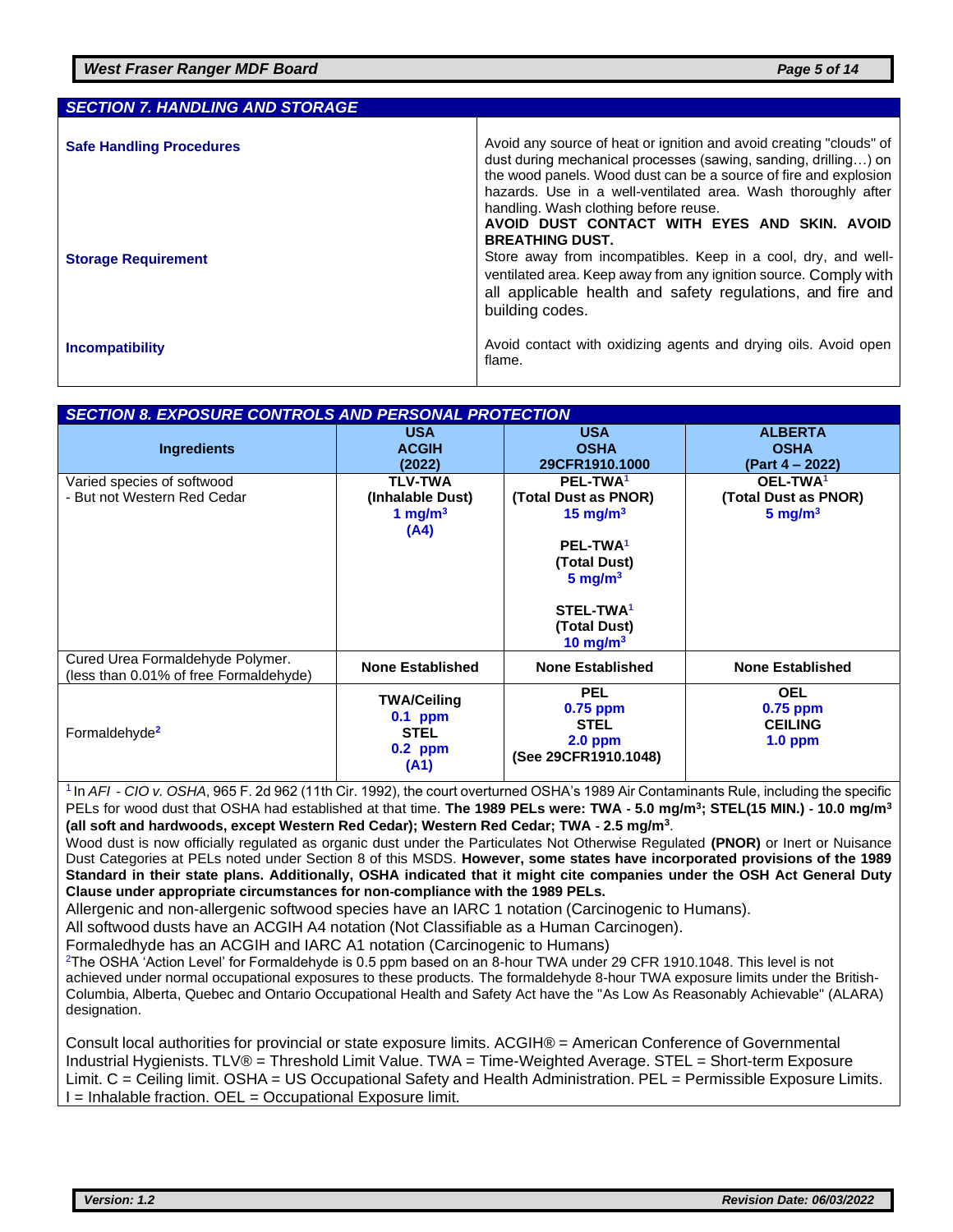| <b>Engineering Controls</b>               | To reduce the exposure below the recommended exposure limits,<br>control methods, including mechanical ventilation using dilution or<br>control of the process, process conditions, or personal enclosure,<br>must be considered. System design should consider the nature of<br>contaminants and any explosive characteristics. Do not allow dust<br>from the product to accumulate in the air in work or storage areas,<br>or in confined spaces. Exhaust dust directly to the outside through<br>explosion-proof ducting / ventilation systems, taking any<br>necessary precautions for environmental protection.<br>Eyewash stations are recommended.                                                                                                                                                                                                             |
|-------------------------------------------|-----------------------------------------------------------------------------------------------------------------------------------------------------------------------------------------------------------------------------------------------------------------------------------------------------------------------------------------------------------------------------------------------------------------------------------------------------------------------------------------------------------------------------------------------------------------------------------------------------------------------------------------------------------------------------------------------------------------------------------------------------------------------------------------------------------------------------------------------------------------------|
| <b>Personal Protection</b><br><b>Eyes</b> | Not required if no transformation is performed on the                                                                                                                                                                                                                                                                                                                                                                                                                                                                                                                                                                                                                                                                                                                                                                                                                 |
|                                           | product.<br><b>AVOID CONTACT WITH EYES.</b><br>Use safety glasses with side shields or dust-resistant safety<br>goggles if the manual, mechanical cutting, or abrasion processes<br>are performed on the product.                                                                                                                                                                                                                                                                                                                                                                                                                                                                                                                                                                                                                                                     |
| Body                                      | Not required if no transformation is performed on the                                                                                                                                                                                                                                                                                                                                                                                                                                                                                                                                                                                                                                                                                                                                                                                                                 |
|                                           | product.<br><b>AVOID CONTACT WITH SKIN.</b><br>Coveralls or long-sleeved shirt is recommended if the manual,<br>mechanical cutting, or abrasion processes are performed on the<br>product.<br>Remove and wash dust-contaminated clothing before reuse.                                                                                                                                                                                                                                                                                                                                                                                                                                                                                                                                                                                                                |
| <b>Respiratory</b>                        | Not required if no transformation is performed on the<br>product.                                                                                                                                                                                                                                                                                                                                                                                                                                                                                                                                                                                                                                                                                                                                                                                                     |
| Hands                                     | <b>AVOID BREATHING DUST.</b><br>When engineering controls and work practices are not effective in<br>controlling exposure to recommended exposure limits, wear suitable<br>respiratory protection. If a respirator is required, wear a minimum<br>half facepiece respirator with P100 cartridges for protection<br>against wood dust and their applicable exposure standards.<br>Wear a half facepiece respirator for protection up to 10 times<br>the exposure standard and a full facepiece respirator for<br>protection up to 50 times the exposure standard.<br>Recommendations apply only to NIOSH approved<br>respirators.<br>Consult an Industrial Hygienist for respirator decisions<br>depending on the work environment.<br><b>AVOID CONTACT WITH SKIN.</b><br>Wear leather work gloves to protect the skin against mechanical<br>irritation and splinters. |
| Advice on general, occupational hygiene   | Do not eat, drink, and smoke in work areas. Wash hands after use.<br>Remove contaminated clothing and protective equipment before<br>accessing the eating area.                                                                                                                                                                                                                                                                                                                                                                                                                                                                                                                                                                                                                                                                                                       |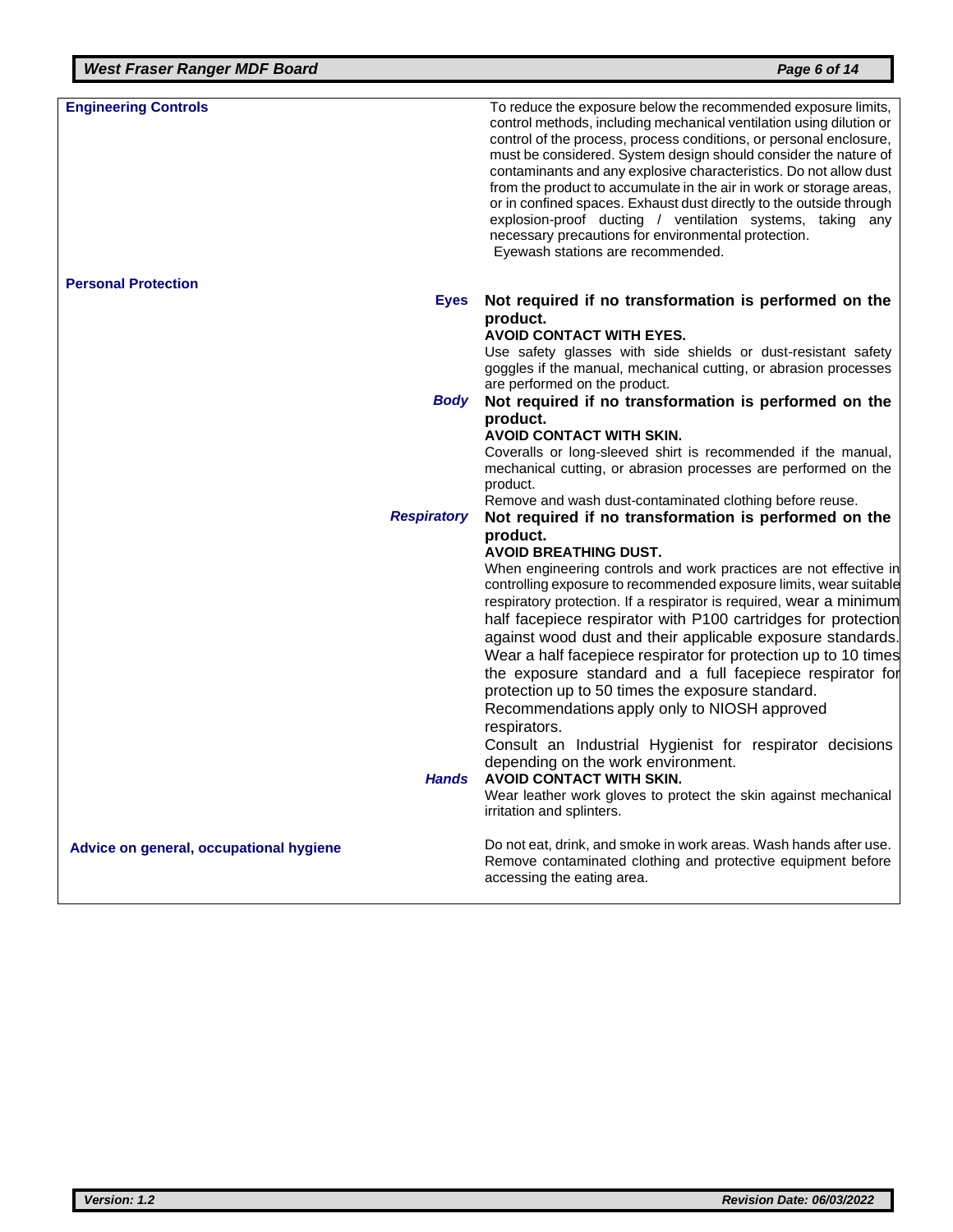### *SECTION 9. PHYSICAL AND CHEMICAL PROPERTIES*

| <b>Physical state</b>                     | Solid                                                                                                                                                                                             | Odor                                  | Depend on wood species and<br>time since the panel was<br>produced. |
|-------------------------------------------|---------------------------------------------------------------------------------------------------------------------------------------------------------------------------------------------------|---------------------------------------|---------------------------------------------------------------------|
| <b>Appearance</b>                         | Wood panel                                                                                                                                                                                        | <b>Threshold Odor</b>                 | Not available                                                       |
| рH                                        | Not available                                                                                                                                                                                     | <b>Color</b>                          | Brown Light - Yellow                                                |
| Melting /Freezing point (°C)              | Not available                                                                                                                                                                                     | Vapour pressure ( @20 °C)             | Not available                                                       |
| Boiling point (°C)                        | Not available                                                                                                                                                                                     | <b>Vapour density (Air=1)</b>         | Not available                                                       |
| <b>Flashpoint (°C)</b>                    | Not available                                                                                                                                                                                     | Solubility (in water)                 | Not soluble                                                         |
| <b>Evaporation rate</b>                   | Not available                                                                                                                                                                                     | Coefficient of water/oil distribution | Not Available                                                       |
| <b>Auto-ignition temperature</b>          | 204 to 260 $^{\circ}$ C                                                                                                                                                                           | <b>Decomposition temperature</b>      | Not available                                                       |
| <b>Flammability (solid, gas)</b>          | These wood panels are flammable in the presence of an ignition source                                                                                                                             |                                       |                                                                     |
| <b>Upper flammability/explosive limit</b> | Higher: undetermined (varies with composition particle size, moisture level, rate of heating,                                                                                                     |                                       |                                                                     |
| (% by volume)                             | and dust concentration)                                                                                                                                                                           |                                       |                                                                     |
| Lower flammability/explosive limit        | 40 grams/ $m3$ (wood dust)                                                                                                                                                                        |                                       |                                                                     |
| (% by volume)                             | A dust explosion is strongly possible if dust concentrations rise to critical values (above 40<br>$grams/m3$ ) and if there is a source of ignition present (flame, heat, static discharge, etc.) |                                       |                                                                     |
| Relative density (@25 °C)                 | Variable (dependent on wood species and moisture content) (<1)                                                                                                                                    |                                       |                                                                     |
| <b>Viscosity</b>                          | Not applicable                                                                                                                                                                                    |                                       |                                                                     |

# *SECTION 10.STABILITY AND REACTIVITY*

| <b>Reactivity</b>                       | No information on the pure product or for the ingredient urea polymer with                                                                                                                                                                                                                                                                                                                                                                                                                                           |
|-----------------------------------------|----------------------------------------------------------------------------------------------------------------------------------------------------------------------------------------------------------------------------------------------------------------------------------------------------------------------------------------------------------------------------------------------------------------------------------------------------------------------------------------------------------------------|
|                                         | formaldehyde.<br>Based on wood dust: Not reactive under normal conditions of use. Wood dust is<br>reactive with oxidizing materials. Combustible in the presence of the following<br>materials or conditions: open flames, sparks, and static discharge.                                                                                                                                                                                                                                                             |
| <b>Stability</b>                        | No information on the pure product or for the ingredient urea polymer with<br>formaldehyde.<br>Based on wood dust: Normally stable. Under normal conditions of storage and use,                                                                                                                                                                                                                                                                                                                                      |
|                                         | hazardous polymerization will not occur                                                                                                                                                                                                                                                                                                                                                                                                                                                                              |
| <b>Possible hazardous reactions</b>     | No information on the pure product or for the ingredient urea polymer with<br>formaldehyde. Based on wood dust: None expected under normal conditions of<br>storage and use.                                                                                                                                                                                                                                                                                                                                         |
| <b>Conditions to avoid</b>              | No information on the pure product or for the ingredient urea polymer with<br>formaldehyde.                                                                                                                                                                                                                                                                                                                                                                                                                          |
|                                         | Based on wood dust: Generation of dust through cutting, sanding, or disturbing<br>the pure product. Open flames, sparks, static discharge, heat, and other ignition<br>sources. May form explosive dust-air mixtures. Temperatures above 204.0 °C<br>(399.2 °F)                                                                                                                                                                                                                                                      |
| Materials to avoid, and incompatibility | No information on the pure product or for the ingredient urea polymer with<br>formaldehyde. Based on wood dust: Wood dust is incompatible with oxidizing<br>materials.                                                                                                                                                                                                                                                                                                                                               |
| <b>Hazardous decomposition products</b> | No information on the pure product or for the ingredient urea polymer with<br>formaldehyde (although trace amounts of formaldehyde may be released).<br>Based on wood dust: Under normal conditions of storage and use, hazardous<br>decomposition products should not be produced.<br>If a fire occurs, hazardous combustion products will be emitted: carbon monoxide,<br>carbon dioxide, soot, and toxic and irritating fumes and gases, such as aldehydes,<br>organic acids, and polynuclear aromatic compounds. |
|                                         |                                                                                                                                                                                                                                                                                                                                                                                                                                                                                                                      |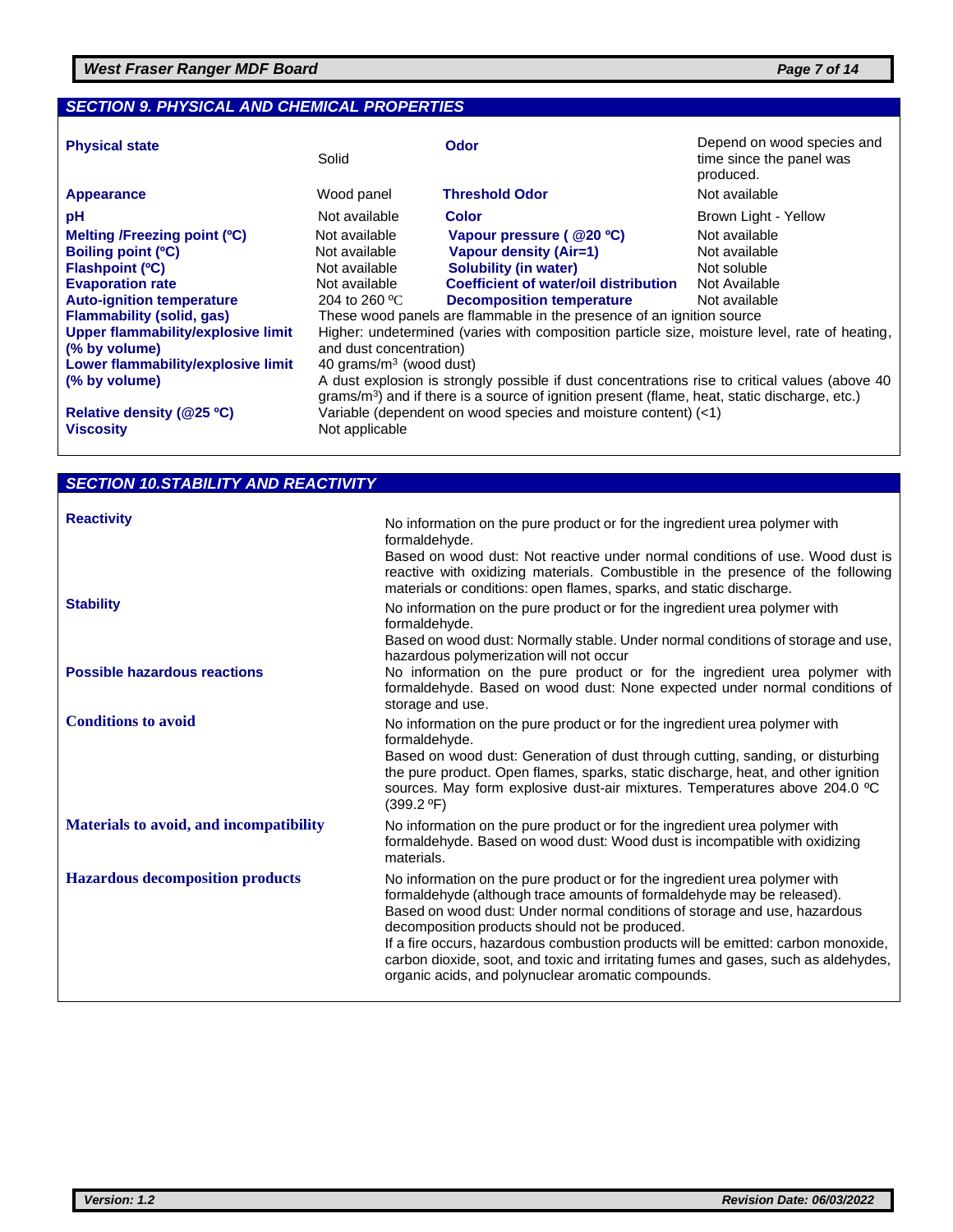| <b>SECTION 11.TOXICOLOGICAL INFORMATION</b>                                                                                                                                                                                                                                                                                                                                                                                                                                                                                                                                                          |                                                                                                                                                                                                                                                                                            |                                                                                                                                                                                                                                                                                                                                                                                                                                                                                                                                                                                                                                                                                                                                                                                                                                                                                                                                                                                                |                                                                                                                                                                                                                         |                              |                                                                                                                                                                                                                                                                                                                                                                                                                                                                                                                                                                         |
|------------------------------------------------------------------------------------------------------------------------------------------------------------------------------------------------------------------------------------------------------------------------------------------------------------------------------------------------------------------------------------------------------------------------------------------------------------------------------------------------------------------------------------------------------------------------------------------------------|--------------------------------------------------------------------------------------------------------------------------------------------------------------------------------------------------------------------------------------------------------------------------------------------|------------------------------------------------------------------------------------------------------------------------------------------------------------------------------------------------------------------------------------------------------------------------------------------------------------------------------------------------------------------------------------------------------------------------------------------------------------------------------------------------------------------------------------------------------------------------------------------------------------------------------------------------------------------------------------------------------------------------------------------------------------------------------------------------------------------------------------------------------------------------------------------------------------------------------------------------------------------------------------------------|-------------------------------------------------------------------------------------------------------------------------------------------------------------------------------------------------------------------------|------------------------------|-------------------------------------------------------------------------------------------------------------------------------------------------------------------------------------------------------------------------------------------------------------------------------------------------------------------------------------------------------------------------------------------------------------------------------------------------------------------------------------------------------------------------------------------------------------------------|
| In purchase form, these products do not represent a health hazard                                                                                                                                                                                                                                                                                                                                                                                                                                                                                                                                    |                                                                                                                                                                                                                                                                                            |                                                                                                                                                                                                                                                                                                                                                                                                                                                                                                                                                                                                                                                                                                                                                                                                                                                                                                                                                                                                |                                                                                                                                                                                                                         |                              |                                                                                                                                                                                                                                                                                                                                                                                                                                                                                                                                                                         |
| <b>Routes of exposures</b><br><b>Toxicological data</b>                                                                                                                                                                                                                                                                                                                                                                                                                                                                                                                                              | Inhalation, skin, and eye contact<br>No test data exists on the purchased form products. Listed below are the<br>data available on individual chemical ingredients entering the wood panels<br>and wood dust composition.<br>Exposure to wood dust may cause asthmatic symptoms and signs. |                                                                                                                                                                                                                                                                                                                                                                                                                                                                                                                                                                                                                                                                                                                                                                                                                                                                                                                                                                                                |                                                                                                                                                                                                                         |                              |                                                                                                                                                                                                                                                                                                                                                                                                                                                                                                                                                                         |
| <b>Chemical ingredients</b>                                                                                                                                                                                                                                                                                                                                                                                                                                                                                                                                                                          | $LD_{50}$                                                                                                                                                                                                                                                                                  |                                                                                                                                                                                                                                                                                                                                                                                                                                                                                                                                                                                                                                                                                                                                                                                                                                                                                                                                                                                                | $LC_{50}$ (4-hours)                                                                                                                                                                                                     |                              | <b>GHS</b>                                                                                                                                                                                                                                                                                                                                                                                                                                                                                                                                                              |
| <b>Urea Polymer with Formaldehyde</b>                                                                                                                                                                                                                                                                                                                                                                                                                                                                                                                                                                | Oral<br>8,394<br>mg/kg<br>(rat)                                                                                                                                                                                                                                                            | <b>Dermal</b><br>>2,100<br>mg/kg<br>(rat)                                                                                                                                                                                                                                                                                                                                                                                                                                                                                                                                                                                                                                                                                                                                                                                                                                                                                                                                                      | <b>Inhalation</b><br>$>167$ mg/m <sup>3</sup><br>(rat)                                                                                                                                                                  | <b>Irritation</b><br>No Data | Acute toxicity,<br>Inhalation of dust,<br>category 2                                                                                                                                                                                                                                                                                                                                                                                                                                                                                                                    |
| <b>Free Formaldehyde</b>                                                                                                                                                                                                                                                                                                                                                                                                                                                                                                                                                                             | $100 - 830$<br>mg/kg<br>(rat)                                                                                                                                                                                                                                                              | 270<br>mg/kg<br>(rabbit)                                                                                                                                                                                                                                                                                                                                                                                                                                                                                                                                                                                                                                                                                                                                                                                                                                                                                                                                                                       | $0,20 - 0.59$<br>mg/l<br>(rat)<br>$0.45$ mg/l<br>(mouse)                                                                                                                                                                | No Data                      | Acute toxicity,<br>Inhalation of dust,<br>category 1                                                                                                                                                                                                                                                                                                                                                                                                                                                                                                                    |
| <b>Variety of Softwood</b><br>- But not Western Red Cedar                                                                                                                                                                                                                                                                                                                                                                                                                                                                                                                                            | No Data                                                                                                                                                                                                                                                                                    | No Data                                                                                                                                                                                                                                                                                                                                                                                                                                                                                                                                                                                                                                                                                                                                                                                                                                                                                                                                                                                        | No Data                                                                                                                                                                                                                 | No Data                      | No Data                                                                                                                                                                                                                                                                                                                                                                                                                                                                                                                                                                 |
| No information is available for the pure product based on the literature reviewed. Information for the product ingredients<br>is presented where available.<br>Inhalation ATEmix = $1.28$ mg/L (4-hour exposure) (dust/mist)<br>0% of the mixture consists of an ingredient or ingredients of unknown acute toxicity (inhalation)<br>Oral ATEmix = $64569.23$ mg/kg<br>0% of the mixture consists of an ingredient or ingredients of unknown acute toxicity (oral)<br>Dermal ATEmix = 16153.85 mg/kg<br>0% of the mixture consists of an ingredient or ingredients of unknown acute toxicity (dermal |                                                                                                                                                                                                                                                                                            |                                                                                                                                                                                                                                                                                                                                                                                                                                                                                                                                                                                                                                                                                                                                                                                                                                                                                                                                                                                                |                                                                                                                                                                                                                         |                              |                                                                                                                                                                                                                                                                                                                                                                                                                                                                                                                                                                         |
| <b>Skin Irritation</b><br><b>Eye Irritation</b>                                                                                                                                                                                                                                                                                                                                                                                                                                                                                                                                                      |                                                                                                                                                                                                                                                                                            |                                                                                                                                                                                                                                                                                                                                                                                                                                                                                                                                                                                                                                                                                                                                                                                                                                                                                                                                                                                                | on identified ingredients are listed below.<br>the cutting or sanding operations of this product.<br>a severe reaction to the skin.<br>on identified ingredients are listed below.<br>in a severe reaction to the eyes. |                              | No test data is available on the wood panel itself. Data available<br>Dermatitis has been reported in humans; the nature of the wood<br>and the origin of the dust have to be taken into consideration during<br>Urea-formaldehyde polymer - One test on a rodent/rabbit resulted in<br>No test data is available on the wood panel itself. Data available<br>Conjunctivitis has been reported in humans. The nature of the<br>wood and the origin of the dust have to be taken into consideration.<br>Urea-formaldehyde polymer - One test on a rodent/rabbit resulted |
| <b>Skin Sensitization</b><br><b>Respiratory Sensitization</b>                                                                                                                                                                                                                                                                                                                                                                                                                                                                                                                                        |                                                                                                                                                                                                                                                                                            | No test data is available on the wood panel itself. Data available<br>on identified ingredients are listed below.<br>Repeated exposure to some species of wood and the sensitivity of<br>some workers may cause the outbreak of some allergies that can<br>become a potential health hazard to these individuals.<br>However, considering the small quantity of the resin contained in<br>these products and the polymerization of the polymer during the<br>press cycle, the risk of exposure to formaldehyde during cutting or<br>sanding operations must be considered very low.<br>No test data is available on the product itself. Data available on<br>identified ingredients are listed below.<br>Inhalation of wood dust may sensitize the respiratory system and<br>cause asthmatic symptoms and signs.<br>People with existing respiratory tract ailments (e.g., bronchitis)<br>should avoid exposure to wood dust as they may suffer severe<br>irritation and difficulty breathing. |                                                                                                                                                                                                                         |                              |                                                                                                                                                                                                                                                                                                                                                                                                                                                                                                                                                                         |
|                                                                                                                                                                                                                                                                                                                                                                                                                                                                                                                                                                                                      |                                                                                                                                                                                                                                                                                            |                                                                                                                                                                                                                                                                                                                                                                                                                                                                                                                                                                                                                                                                                                                                                                                                                                                                                                                                                                                                | sensitization may be aggravated by exposure.                                                                                                                                                                            |                              | Some reports suggest that formaldehyde may cause respiratory<br>sensitization, such as asthma, and pre-existing respiratory                                                                                                                                                                                                                                                                                                                                                                                                                                             |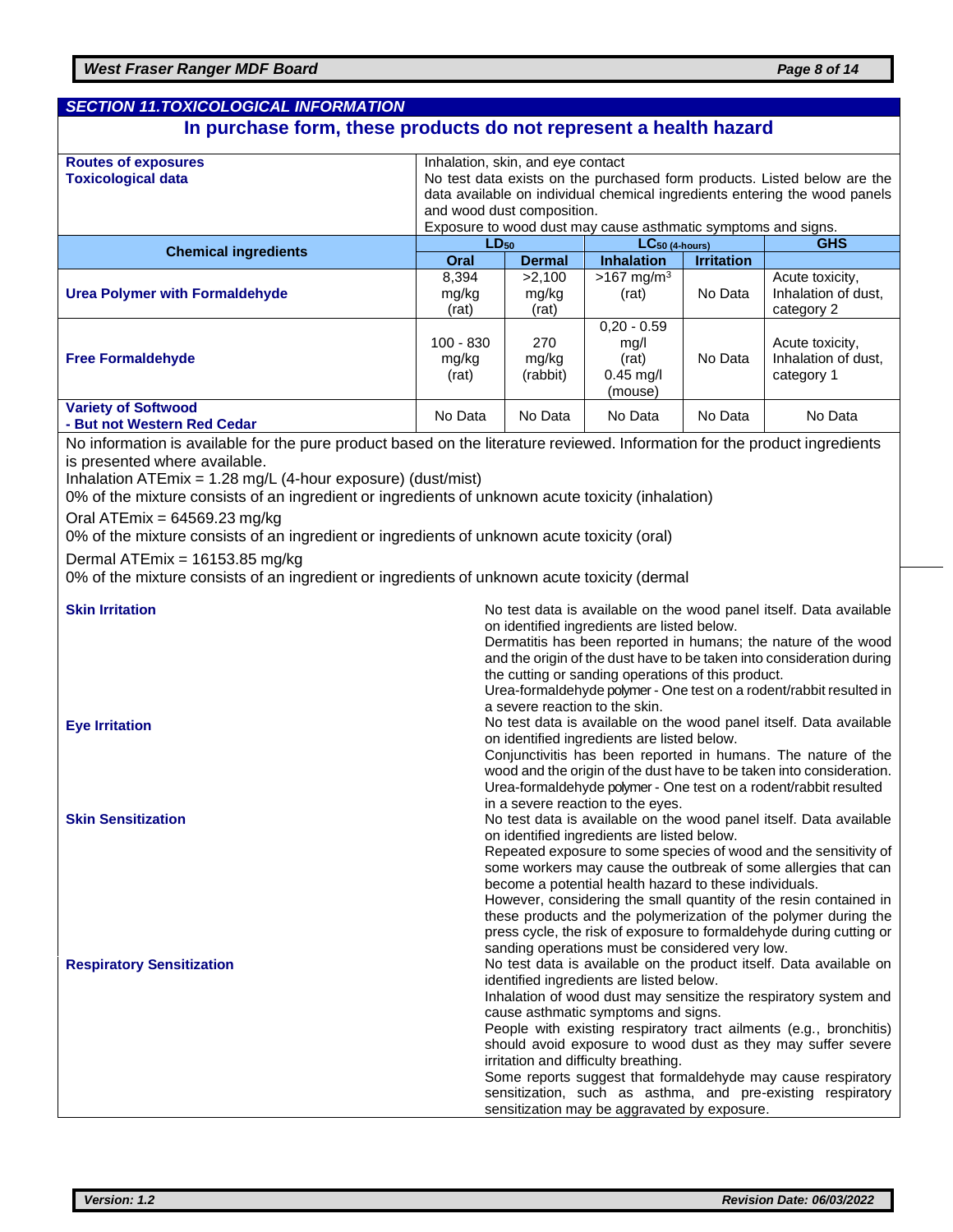|                                                         | However, considering the small quantity of the polymer contained                                             |
|---------------------------------------------------------|--------------------------------------------------------------------------------------------------------------|
|                                                         | in these products and the polymerization of the resin during the                                             |
|                                                         | press cycle, the risk of exposure to formaldehyde during cutting or                                          |
|                                                         | sanding operations must be considered very low.                                                              |
| <b>Mutagenicity</b>                                     | No test data is available on the product itself. Data available on                                           |
|                                                         | identified ingredients are listed below.                                                                     |
|                                                         | Data on wood dust suggests that exposure to wood dust may<br>cause cellular changes in the nasal epithelium. |
| <b>Carcinogenicity</b>                                  | No test data is available on the product itself. Data available on                                           |
|                                                         | identified ingredients are listed below.                                                                     |
| <b>Formaldehyde</b>                                     | IARC (Group 1) Human carcinogen                                                                              |
|                                                         | ACGIH (Group A1) Confirmed human carcinogen                                                                  |
|                                                         | <b>NTP</b><br>Known to be a human carcinogen                                                                 |
| <b>Wood Dust</b>                                        | IARC (Group 1)<br>Human carcinogen                                                                           |
|                                                         | ACGIH (Group A1) Oak and beech - Confirmed human                                                             |
|                                                         | carcinogen<br>ACGIH (Group A2) Birch, mahogany, teak, walnut - Suspected                                     |
|                                                         | human carcinogen                                                                                             |
|                                                         | ACGIH (Group A4) All other wood dust - Not classifiable as a                                                 |
|                                                         | human carcinogen                                                                                             |
|                                                         | <b>NTP</b><br>Known to be a human carcinogen                                                                 |
| <b>Teratogenicity</b>                                   | Not available.                                                                                               |
| <b>Synergetic Effects</b>                               | Not available.                                                                                               |
|                                                         | <b>Potential Health Effects</b>                                                                              |
| <b>Inhalation</b>                                       | Wood dust May cause irritation to the upper respiratory system.                                              |
| <b>Skin</b>                                             | Wood dust may cause irritation to the skin.                                                                  |
| <b>Eyes</b>                                             | Wood dust may cause chemical and/or mechanical irritation to the                                             |
| <b>Ingestion</b>                                        | eye.<br>Not likely to occur.                                                                                 |
| <b>STOT (Specific Target Organ Toxicity) - Single</b>   |                                                                                                              |
| <b>Exposure</b>                                         |                                                                                                              |
| <b>Inhalation</b>                                       | No information is available for the pure product based on                                                    |
|                                                         | the literature reviewed. Ingredients with information available                                              |
|                                                         | are presented:                                                                                               |
|                                                         | Softwood, allergenic and non-allergenic species - Handling                                                   |
|                                                         | and/or processing this material may generate dust which                                                      |
|                                                         | can cause respiratory tract irritation, asthma,                                                              |
|                                                         | coughing/wheezing, allergic reactions, and sinusitis.                                                        |
| <b>Skin Absorption</b>                                  | No information is available for the pure product or the                                                      |
|                                                         | ingredients based on the literature reviewed                                                                 |
| <b>Ingestion</b>                                        | No information is available for the pure product or the                                                      |
|                                                         | ingredients based on the literature reviewed.                                                                |
| <b>Aspiration Hazard</b>                                | No information is available for the pure product or the                                                      |
|                                                         | ingredients based on the literature reviewed.                                                                |
| <b>STOT (Specific Target Organ Toxicity) - Repeated</b> |                                                                                                              |
| <b>Exposure</b>                                         |                                                                                                              |
| <b>Inhalation</b>                                       |                                                                                                              |
|                                                         | No information is available for the pure product based on                                                    |
|                                                         | the literature reviewed. Ingredients with information available<br>are presented:                            |
|                                                         | Softwood, allergenic, and non-allergenic species - Repeated                                                  |
|                                                         | inhalation of dust can produce varying degrees of                                                            |
|                                                         | respiratory irritation or lung damage. Chronic exposure to                                                   |
|                                                         | wood dust can result in dermatitis reactions, asthma,                                                        |
|                                                         | pneumonitis, coughing, changes in the nasal mucosa,                                                          |
|                                                         | wheezing, fever, and other signs and symptoms associated                                                     |
| <b>Respiratory and/or Skin Sensitization</b>            | with chronic bronchitis.                                                                                     |
|                                                         | No information is available for the pure product or the                                                      |
|                                                         | ingredients based on the literature reviewed.                                                                |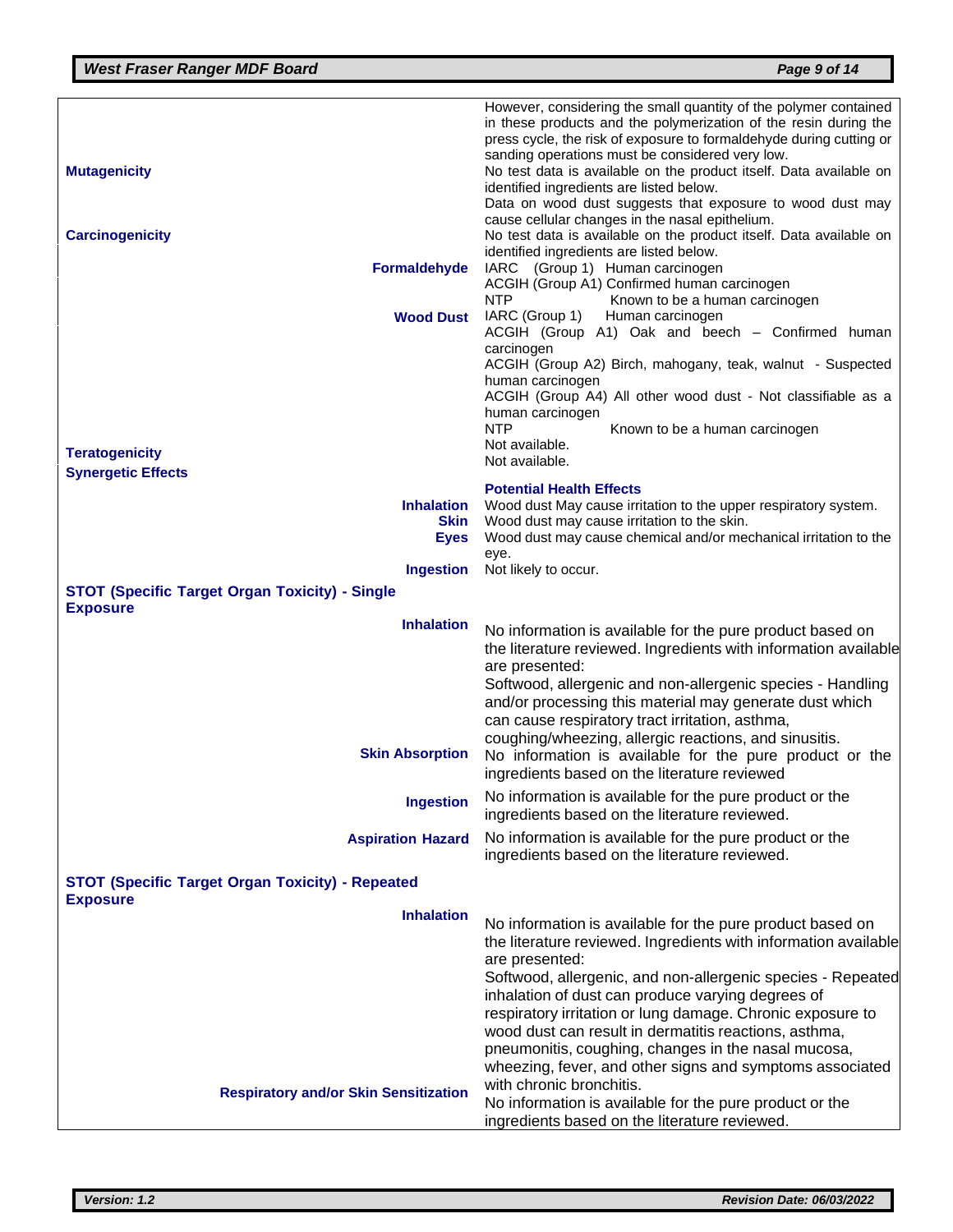|                                           | <b>SECTION 12.ECOLOGICAL INFORMATION</b> |                                                                  |                                                     |                                  |  |  |
|-------------------------------------------|------------------------------------------|------------------------------------------------------------------|-----------------------------------------------------|----------------------------------|--|--|
| <b>Ecotoxicity</b>                        |                                          | Not available. The product has not been tested.                  |                                                     |                                  |  |  |
| <b>Persistence and degradability</b>      |                                          | The product has not been tested.                                 |                                                     |                                  |  |  |
|                                           |                                          | Depending on the kind of wood                                    |                                                     |                                  |  |  |
|                                           |                                          | Possibly hazardous short-term degradation products are unlikely. |                                                     |                                  |  |  |
|                                           |                                          | Long-term degradation products may arise due to Formaldehyde.    |                                                     |                                  |  |  |
| <b>Bioaccumulation potential</b>          |                                          | Not available. The product has not been tested.                  |                                                     |                                  |  |  |
| <b>Mobility in soil</b>                   |                                          | Not available. The product has not been tested.                  |                                                     |                                  |  |  |
| <b>Results of PBT and vPvB assessment</b> |                                          | Not available. The product has not been tested.                  |                                                     |                                  |  |  |
| Other adverse effects                     |                                          |                                                                  |                                                     |                                  |  |  |
|                                           |                                          |                                                                  |                                                     |                                  |  |  |
| <b>Formaldehyde</b>                       |                                          |                                                                  | Formaldehyde is acutely toxic for aquatic organisms |                                  |  |  |
| Category                                  | <b>Species</b>                           | <b>Test</b>                                                      | <b>Result</b>                                       | <b>GHS Acute Hazard Category</b> |  |  |
| Algae<br>(Fresh water)                    | Scenedesmus quadricauda                  | Not specified                                                    | 24 h EC50 = $14.7$ mg/l                             | 3                                |  |  |
| <b>Invertebrates</b>                      |                                          | DIN 38412 Part 11                                                | 24 h EC50 = 42 mg/l                                 | 3                                |  |  |
| (Fresh Water)                             | Daphnia magna                            | OECD Guideline 203                                               | 48 h EC50 = 29 mg/l                                 | 3                                |  |  |
|                                           | Morone Saxatilis                         | Not Specified                                                    | 96 h LC50 = $6.7$ mg/l                              | 2                                |  |  |
| <b>Fish (Fresh Water)</b>                 | Fathead minnow                           | Flow-through                                                     | 96 h L50 = $24.1$ mg/l                              | 3                                |  |  |

#### *SECTION 13. DISPOSAL CONSIDERATIONS*

**Waste Information** 

**Canadian Environmental Protection Act:** Not hazardous waste as sold. Comply with all provincial and local regulations. Incineration or dry-land disposal is acceptable in most jurisdictions.

 $96 h$  LC50 = 54.4 mg/l

**Resource Conservation and Recovery Act (RCRA):** Not a United States Environmental Protection Agency (EPA) hazardous waste as sold. Comply with all state and local regulations. It is the user's responsibility to determine at the time of disposal if their waste product meets RCRA, Title 40 CFR 261 criteria for hazardous wastes. Incineration or dryland disposal is acceptable in most jurisdictions.

| <b>SECTION 14.TRANSPORT INFORMATION</b>                                     |                              |                             |                                                                                                                                         |                                                                                                 |                |                          |  |  |
|-----------------------------------------------------------------------------|------------------------------|-----------------------------|-----------------------------------------------------------------------------------------------------------------------------------------|-------------------------------------------------------------------------------------------------|----------------|--------------------------|--|--|
| <b>Regulatory</b><br><b>Information</b>                                     | <b>U.N.</b><br><b>Number</b> | <b>Proper Shipping Name</b> | <b>Classes</b>                                                                                                                          | <b>Packing</b><br><b>Group</b>                                                                  | Label          | <b>Other Information</b> |  |  |
| Canada - TDG<br>Classification                                              | NR.                          | <b>NR</b>                   | NR.                                                                                                                                     | NR.                                                                                             | <b>NR</b>      | None                     |  |  |
| US - DOT<br>Classification                                                  | NR.                          | <b>NR</b>                   | NR.                                                                                                                                     | NR.                                                                                             | <b>NR</b>      | None                     |  |  |
| <b>ICAO/IATA</b>                                                            | NR.                          | <b>NR</b>                   | NR.                                                                                                                                     | NR.                                                                                             | N <sub>R</sub> | None                     |  |  |
| <b>Environmental Hazards</b><br><b>Special Precautions for User</b>         |                              |                             |                                                                                                                                         | Not applicable<br>Please note: No information is available based on the literature<br>reviewed. |                |                          |  |  |
| Transport in Bulk According to Annex II of MARPOL 73/78<br>and the IBC Code |                              |                             |                                                                                                                                         | Not applicable                                                                                  |                |                          |  |  |
| <b>Emergency Response Guide No.</b><br><b>Marine pollutant</b>              |                              |                             | No information is available for the pure product.<br>No component of this product is listed as a marine pollutant by<br>the DOT (49 CFR |                                                                                                 |                |                          |  |  |
|                                                                             |                              |                             |                                                                                                                                         | 172.101, Appendix B.)                                                                           |                |                          |  |  |

#### *SECTION 15.REGULATORY INFORMATION*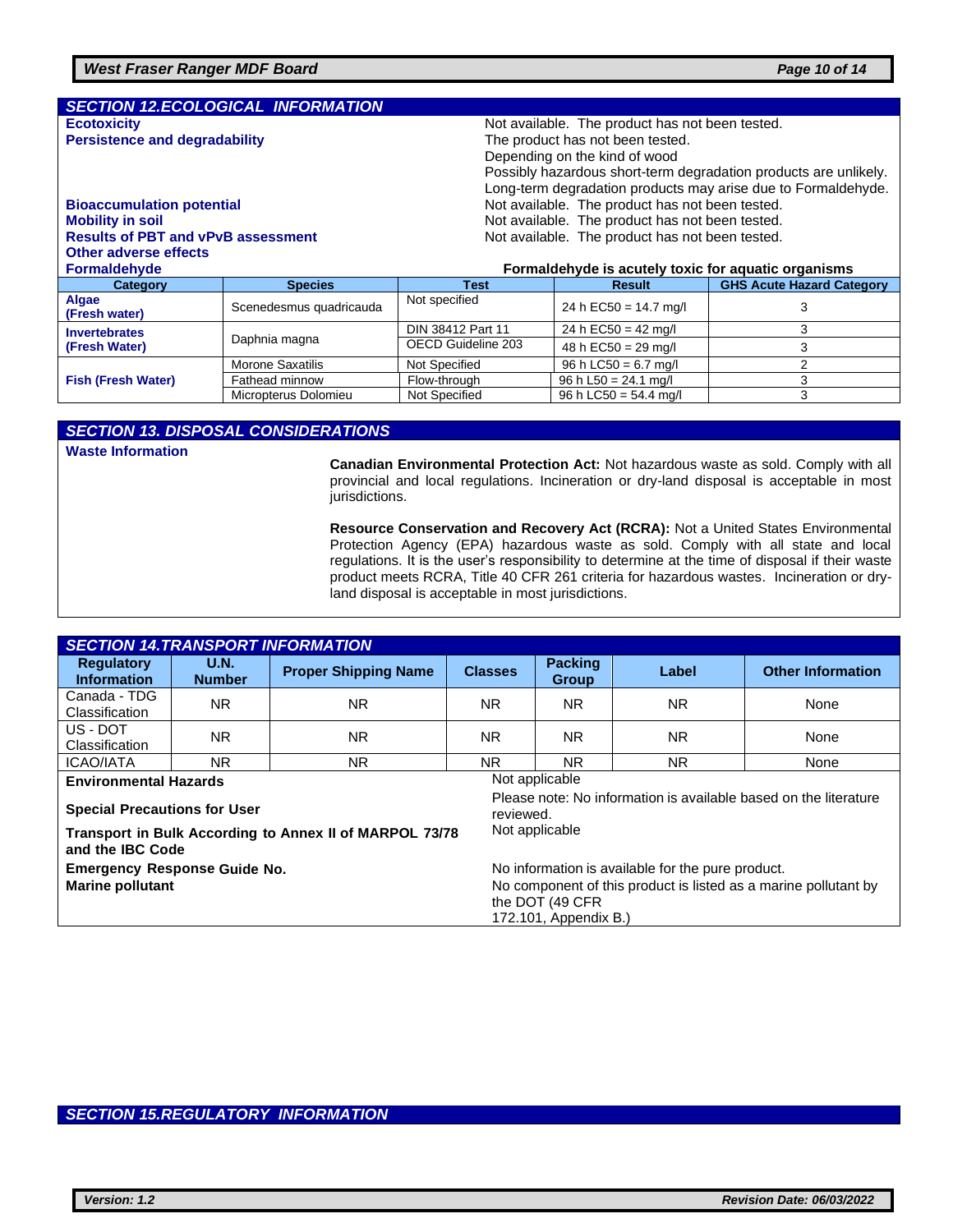| <b>U.S. Federal Regulations</b>                                                                                                                                                                                                                                                                       | The product in purchase form is not controlled under the US<br>Hazard Communication Rule (29 CFR 1900.1200).                                                                                                                                                                                                                                                                                 |     |                                             |     |                                                             |     |
|-------------------------------------------------------------------------------------------------------------------------------------------------------------------------------------------------------------------------------------------------------------------------------------------------------|----------------------------------------------------------------------------------------------------------------------------------------------------------------------------------------------------------------------------------------------------------------------------------------------------------------------------------------------------------------------------------------------|-----|---------------------------------------------|-----|-------------------------------------------------------------|-----|
| <b>TSCA</b>                                                                                                                                                                                                                                                                                           | All listed ingredients that appear on the TSCA inventory are<br>exempted.                                                                                                                                                                                                                                                                                                                    |     |                                             |     |                                                             |     |
| <b>CERCLA</b>                                                                                                                                                                                                                                                                                         | chemical substance inventory.                                                                                                                                                                                                                                                                                                                                                                |     |                                             |     | Formaldehyde (100 lbs reportable quantity) is on the CERCLA |     |
| <b>OSHA</b>                                                                                                                                                                                                                                                                                           | Wood products are not hazardous under the criteria of the federal<br>OSHA Hazard Communication Standard 29 CFR 1910.1200<br>(Hazcom 2012). ). However, wood dust and other chemical<br>substances generated by mechanical activities performed on this<br>product are regulated under this standard. Workplace exposure to<br>Formaldehyde is specifically regulated under 29 CFR 1910.1048. |     |                                             |     |                                                             |     |
| <b>SARA Title III Section 311/312 Hazard Category:</b>                                                                                                                                                                                                                                                | Hazard classification under 40 CFR 370 Hazard Classes:                                                                                                                                                                                                                                                                                                                                       |     |                                             |     |                                                             |     |
|                                                                                                                                                                                                                                                                                                       | An<br>immediate<br>acute<br>health<br>hazard                                                                                                                                                                                                                                                                                                                                                 | Yes | Α<br>delayed<br>chronic<br>health<br>hazard | Yes | A Fire<br>Hazard                                            | Yes |
|                                                                                                                                                                                                                                                                                                       | A corrosive<br>hazard                                                                                                                                                                                                                                                                                                                                                                        | No  | A<br>reactive<br>hazard                     | No  | A sudden<br>release<br><b>Hazard</b>                        | No  |
| <b>SARA Section 313 Reporting:</b>                                                                                                                                                                                                                                                                    | This product does not contain any chemical substance(s) listed<br>under 40 CFR 372.65 and in concentrations that should require<br>reporting under SARA 313.                                                                                                                                                                                                                                 |     |                                             |     |                                                             |     |
| <b>US State Notifications, Warnings, Right-to-Know</b>                                                                                                                                                                                                                                                | While freshly pressed or depending on the environmental<br>conditions (temperature and relative humidity), a minimal level of<br>Formaldehyde may be released from the panels.                                                                                                                                                                                                               |     |                                             |     |                                                             |     |
|                                                                                                                                                                                                                                                                                                       | The chamber tests performed on OSB panels and conducted by<br>the APA Engineered Association has demonstrated that the<br>formaldehyde level from the off-gas of these types of the panel was<br>negligible (below 0.1 ppm).                                                                                                                                                                 |     |                                             |     |                                                             |     |
|                                                                                                                                                                                                                                                                                                       | However, the user should ensure that its specific mechanical<br>process, handling, storage, and ventilation conditions will not<br>contribute to formaldehyde emission exceeding the safe threshold<br>level.                                                                                                                                                                                |     |                                             |     |                                                             |     |
| <b>California Proposition 65</b>                                                                                                                                                                                                                                                                      | <b>Warning</b>                                                                                                                                                                                                                                                                                                                                                                               |     |                                             |     |                                                             |     |
| Drilling, sawing, sanding, or machining wood products generates<br>wood dust, a substance known to the State of California to cause<br>cancer. Avoid inhaling wood dust or use a dust mask or other<br>safeguards to avoid inhaling wood dust (California Health and<br>Safety Code Section 25249.6). |                                                                                                                                                                                                                                                                                                                                                                                              |     |                                             |     |                                                             |     |
| <b>New Jersey</b><br>Machined processes performed on these wood panels may<br>generate wood dust. A very small quantity of formaldehyde vapor<br>may be released from the hot panel. All these substances are on<br>New Jersey's Hazardous Substance Lists.                                           |                                                                                                                                                                                                                                                                                                                                                                                              |     |                                             |     |                                                             |     |
| <b>Pennsylvania</b>                                                                                                                                                                                                                                                                                   | Machined processes performed on these wood panels may<br>generate wood dust. A very small quantity of formaldehyde vapor<br>may be released from the hot panel. All these substances are on<br>Pennsylvania's Appendix A, Hazardous Substance Lists.                                                                                                                                         |     |                                             |     |                                                             |     |
| <b>Minnesota</b>                                                                                                                                                                                                                                                                                      | Machined processes performed on these wood panels may<br>generate wood dust. A very small quantity of formaldehyde<br>vapor may be released from the hot panel. All of these<br>substances are listed on the Minnesota Right-to-Know Chapter<br>5206 Section 5 Hazardous Substance List.                                                                                                     |     |                                             |     |                                                             |     |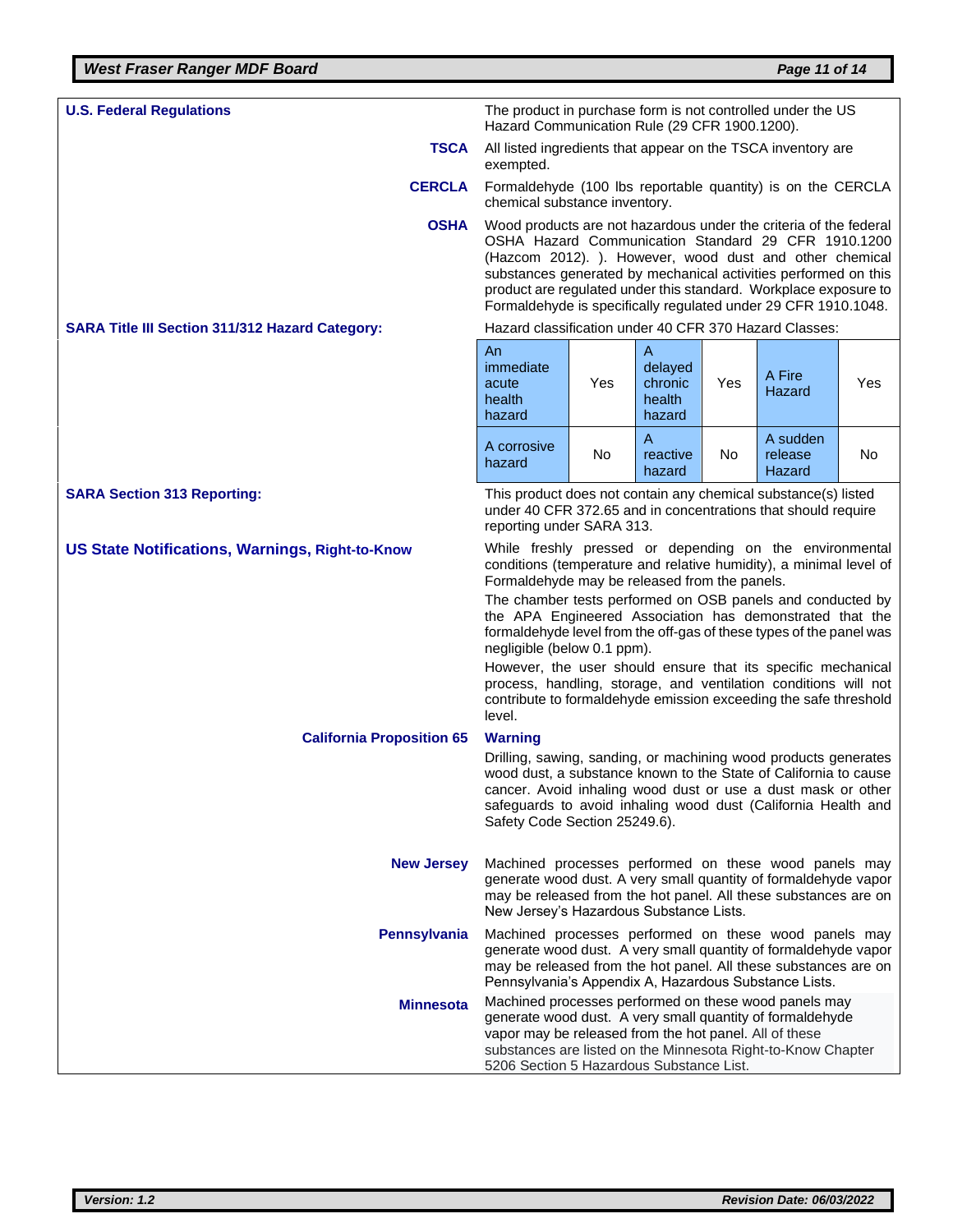| <b>Canadian Regulations</b>      |                         |                                                                                                                                                                          | The product is not controlled under WHMIS.                           |  |
|----------------------------------|-------------------------|--------------------------------------------------------------------------------------------------------------------------------------------------------------------------|----------------------------------------------------------------------|--|
|                                  |                         | It has been classified according to the hazard criteria of the<br>Controlled Products Regulations (CPR) and the SDS contains all<br>the information required by the CPR. |                                                                      |  |
| <b>WHMIS Classification</b>      |                         | See Section 2                                                                                                                                                            |                                                                      |  |
|                                  | <b>DSL</b>              | Excepted wood, all listed ingredients appear on the DSL<br>(Domestic Substance List) list                                                                                |                                                                      |  |
| <b>International Regulations</b> |                         |                                                                                                                                                                          |                                                                      |  |
|                                  | <b>Europe Inventory</b> | (CLP)                                                                                                                                                                    | All components are listed or exempted and the                        |  |
|                                  |                         | (AICS)                                                                                                                                                                   | product is exempted<br>All components are listed or exempted and the |  |
| <b>Australian inventory</b>      |                         |                                                                                                                                                                          | product is exempted                                                  |  |
|                                  | <b>China inventory</b>  | (IECSC)                                                                                                                                                                  | All components are listed or exempted and the<br>product is exempted |  |
|                                  | <b>Japan inventory</b>  | (ENCS)                                                                                                                                                                   | All components are listed or exempted and the<br>product is exempted |  |
|                                  | <b>Japan inventory</b>  | (ISHL)                                                                                                                                                                   | All components are listed or exempted and the<br>product is exempted |  |
|                                  | <b>Korea inventory</b>  | (KECI)                                                                                                                                                                   | Not determined.                                                      |  |
| <b>New Zealand Inventory</b>     |                         | (NZI <sub>O</sub> C)                                                                                                                                                     | All components are listed or exempted and the<br>product is exempted |  |
| <b>Philippines inventory</b>     |                         | (PICCS)                                                                                                                                                                  | All components are listed or exempted and the<br>product is exempted |  |

*SECTION 16. OTHER INFORMATION* HMIS Rating NFPA Rating **2** Health 2 Flammability **Reactivity** B Protective Equipment Hazard rating: 0 - Minimal; 1 - Slight; 2 - Moderate; 3 - Serious; 4 - Severe Hazard rating: 0 - Minimal; 1 - Slight; 2 - Moderate; 3 - Serious; 4 - Severe **1 1 0**

| <b>Glossary Terms</b> |                                                                                                                   |
|-----------------------|-------------------------------------------------------------------------------------------------------------------|
| <b>ACGIH</b>          | American Conference of Governmental Industrial Hygienists                                                         |
| <b>CSA</b>            | <b>Chemical Abstracts System Number</b>                                                                           |
| <b>CFR</b>            | Code of Federal Regulation                                                                                        |
| <b>GHS</b>            | Globally Harmonized System                                                                                        |
| <b>IARC</b>           | International Agency for Research on Cancer                                                                       |
| <b>LC50</b>           | Concentration L50 (the concentration in air of a chemical that kills 50% of an experimental animal<br>population) |
| <b>LD50</b>           | Lethal Dose 50 (the administered dose of a chemical that kills 50% of an experimental animals population)         |
| <b>LEL</b>            | Lower Explosion Limit                                                                                             |
| mg/kg                 | Milligram per kilogram                                                                                            |
| mg/m <sup>3</sup>     | Milligram per cubic meter                                                                                         |
| <b>MSHA</b>           | Mining Safety and Health Administration                                                                           |
| <b>NIOSH</b>          | National Institute of Occupational Safety and Health                                                              |
| <b>NFPA</b>           | <b>National Fire Protection Association</b>                                                                       |
| <b>NR</b>             | Not Regulated                                                                                                     |
| <b>NTP</b>            | National Toxicology Program                                                                                       |
| <b>OECD</b>           | Organization for Economic Co-operation and Development                                                            |
| <b>OEL</b>            | Occupational Exposure Limit                                                                                       |
| <b>OSHA</b>           | Occupational Safety and Health Administration                                                                     |
| <b>PEL</b>            | Permissible Exposure Limit                                                                                        |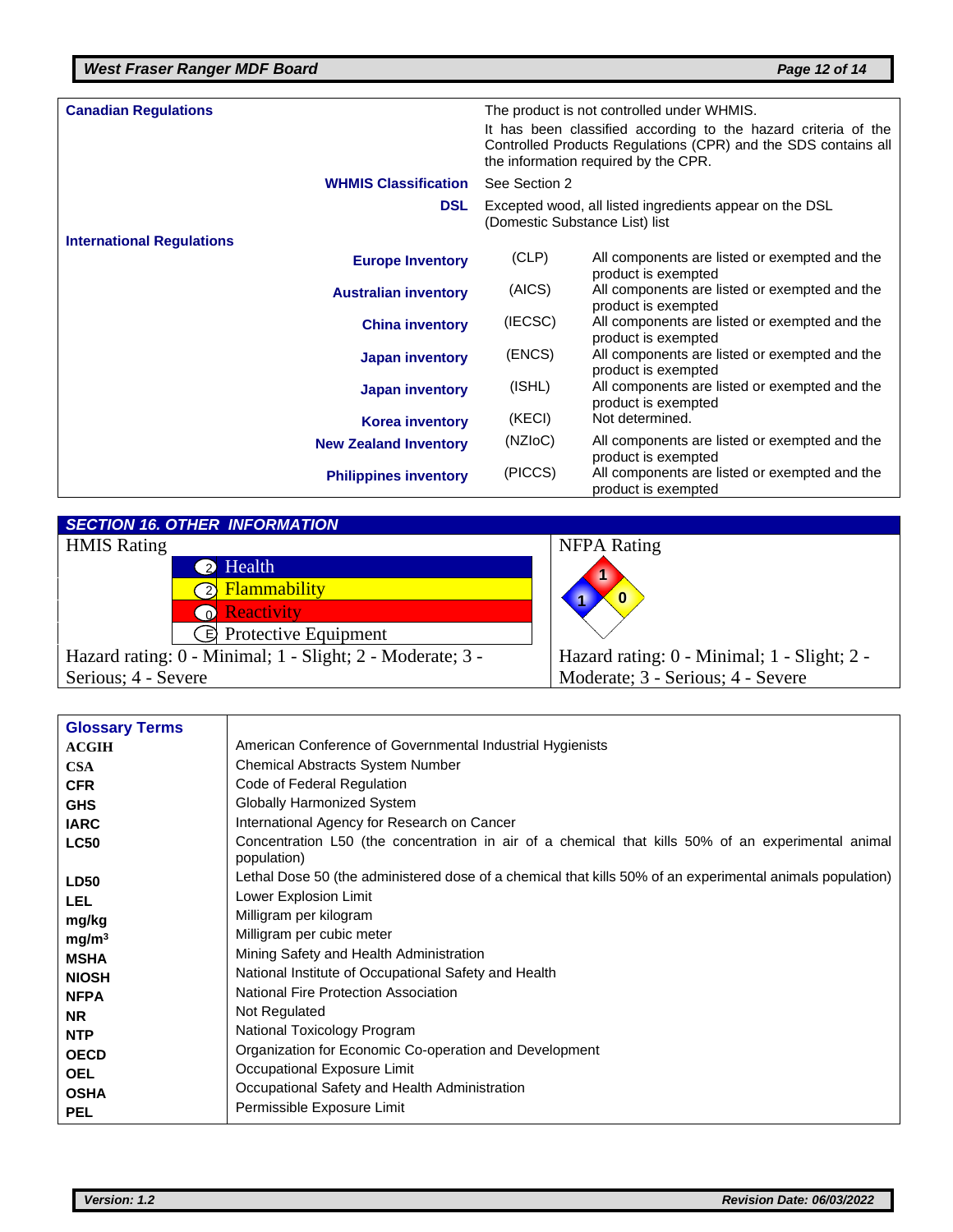| <b>PPM</b>                                    | Parts per million                                                                                                                                                                                                                                                             |
|-----------------------------------------------|-------------------------------------------------------------------------------------------------------------------------------------------------------------------------------------------------------------------------------------------------------------------------------|
| <b>RCRA</b>                                   | Resource Conservation and Recovery Act                                                                                                                                                                                                                                        |
| <b>STEL</b>                                   | Short-Term Exposure Limit (United States)                                                                                                                                                                                                                                     |
|                                               |                                                                                                                                                                                                                                                                               |
| <b>STEV</b>                                   | Short-Term Exposure Value (Ontario)                                                                                                                                                                                                                                           |
| <b>TWA</b>                                    | Time Weighted Average (United States)                                                                                                                                                                                                                                         |
| <b>TWAEV</b>                                  | Time Weighted Average Value (Ontario)                                                                                                                                                                                                                                         |
| <b>VEMP</b>                                   | Valeur d'exposition moyenne pondérée (Québec) = TWAEV = TWA                                                                                                                                                                                                                   |
| <b>VECD</b>                                   | Valeur d'exposition de courte durée (Québec) = STEV = STEL                                                                                                                                                                                                                    |
| <b>WHISM</b>                                  | Workplace Hazardous Materials Information System                                                                                                                                                                                                                              |
|                                               |                                                                                                                                                                                                                                                                               |
| <b>Other Special</b><br><b>Considerations</b> | This 16 heading format SDS complies with or exceeds the Canadian WHMIS criteria, the GHS, and the<br>OSHA hazard communication standard 29 CFR 1910.1200. (Hazcom 2012).                                                                                                      |
|                                               | Preparation Date: 03/10/2016<br><b>Revision Date: 06/03/2022</b><br>Version:1.2<br><b>SDS No. 004</b>                                                                                                                                                                         |
|                                               |                                                                                                                                                                                                                                                                               |
|                                               | <b>Modifications:</b>                                                                                                                                                                                                                                                         |
|                                               | <b>New SDS Format.</b>                                                                                                                                                                                                                                                        |
|                                               | <b>Emergency Contact</b><br>$\bullet$                                                                                                                                                                                                                                         |
|                                               | <b>Minor Clerical Changes</b>                                                                                                                                                                                                                                                 |
| <b>References:</b>                            | Alberta Occupational Health and Safety Act, Occupational Health and Safety Code, Schedule                                                                                                                                                                                     |
|                                               |                                                                                                                                                                                                                                                                               |
|                                               | <b>Chemical Substances. 2009</b>                                                                                                                                                                                                                                              |
|                                               | Agency for Toxic Substances and Disease Registry (ATSDR). Viewed June 2022. Available at:<br>http://www.atsdr.cdc.gov/toxprofiles/index.asp                                                                                                                                   |
|                                               | American Conference of Governmental Industrial Hygienists. 2022. Threshold Limit Values for<br>Chemical Substances and Physical Agents and Biological Exposure Indices.                                                                                                       |
|                                               | Canadian Centre for Occupational Health and Safety (CCOHS) - Multiple databases:<br>Chempendium / Cheminfo / Cesars / HSDB / RTECS / TDG / DSI-NDSL / NIOSH<br>Pocket Guide database. Viewed June 2022. Available at:<br>http://ccinfoweb2.ccohs.ca/cheminfo/records/20E.html |
|                                               | ESIS (European Chemical Substances Information System) / European Chemicals Agency<br>(ECHA). Viewed June 2022. Available at:<br>http://echa.europa.                                                                                                                          |
|                                               | eu/information-on-chemicals;jsessionid=27D3D23CAC10DA9D6BA7DF26DA012804.live1                                                                                                                                                                                                 |
|                                               | International Agency for Research on Cancer (IARC). Viewed June 2022. Available at:<br>http://monographs.iarc.fr/                                                                                                                                                             |
|                                               | International Programme on Chemical Safety (IPCS)-Inchem. Viewed June 2022. Available at:<br>http://www.inchem.org/                                                                                                                                                           |
|                                               | National Toxicology Program (NTP). Viewed June 2022. Available at:<br>http://ntp.niehs.nih.gov/pubhealth/roc/roc13/index.html                                                                                                                                                 |
|                                               | United Nations Globally Harmonized System of Classification and Labeling of Chemicals<br>(GHS) Ninth Revised Edition. 2021.                                                                                                                                                   |
|                                               | US Environmental Protection Agency (EPA) Integrated Risk Information System (IRIS). Viewed<br>June 2022. Available at: http://toxnet.nlm.nih.gov/cgi-bin/sis/htmlgen?IRIS                                                                                                     |